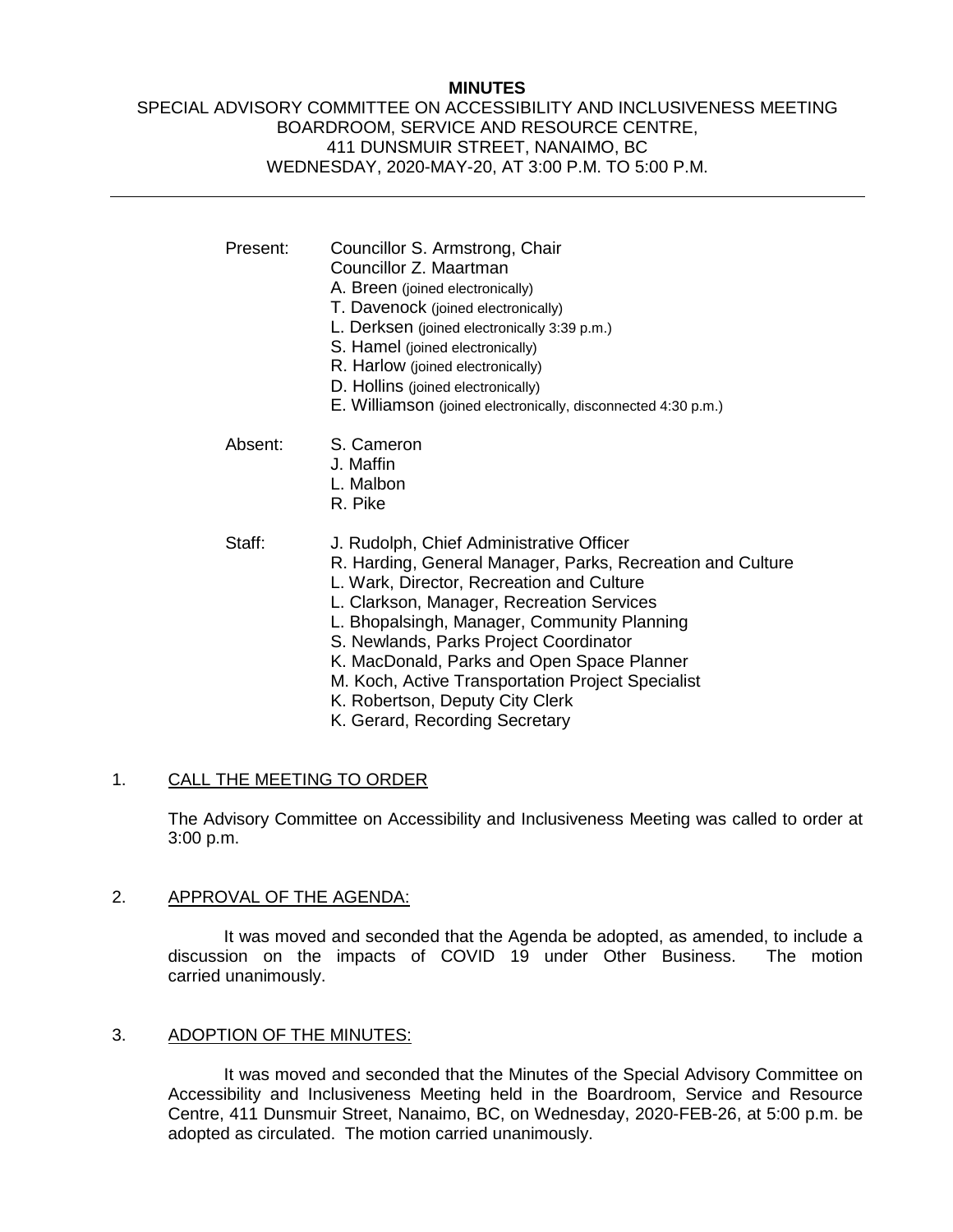MINUTES – SPECIAL ADVISORY COMMITTEE ON ACCESSIBILITY AND INCLUSIVENESS MEETING 2020-MAY-20 PAGE 2

### 4. PRESENTATIONS:

### (a) "City Spark" Coordinated Strategic Policy Review 2020-2021

Lisa Bhopalsingh, Manager, Community Planning, provided an overview of City Spark (a Strategic Policy Review 2020 – 2021) which included the key strategic plans, guiding principles, current status, and next steps.

### (b) Maffeo Sutton Park Inclusive Playground Project

Kirsty MacDonald, Parks and Open Space Planner, and Scott Newlands, Parks Project Coordinator, provided an overview of the Maffeo Sutton Park Inclusive Playground Project, which will be a fully inclusive playground, and the first of its kind in Nanaimo. It was noted that the playground will include equipment for all ages and abilities and will incorporate elements of the Snuneymuxw First Nations people and their history in Maffeo Sutton Park.

L. Derksen joined the meeting electronically at 3:39 p.m.

The Committee discussed wheelchair accessibility, the measures taken to accommodate the visually impaired (i.e. the possibility for brail signage) as well as the potential for more rubberized material in future phases should grant funding become available.

# 5. REPORTS:

### (a) Advisory Committee on Accessibility and Inclusiveness Draft 2020 Workplan

Introduced by Richard Harding, General Manager, Parks, Recreation and Culture.

Committee discussion took place regarding the Draft 2020 Workplan. Highlights included:

- Review of the LEAP program
- Guiding principles
- Ongoing community engagement
- Ensuring information and community notices are accessible to all citizens including the visually impaired
- Active Transportation

It was moved and seconded that the Accessibility and Inclusiveness Committee endorse the Draft 2020 Workplan, with the addition of the topic active transportation, as outlined in the May 20, 2020 report by the Manager of Recreation Services, as the Committee's mandate; and that the Draft 2020 Workplan be forwarded to Council for approval. The motion carried unanimously.

A discussion ensued regarding sidewalk accessibility and other active transportation barriers.